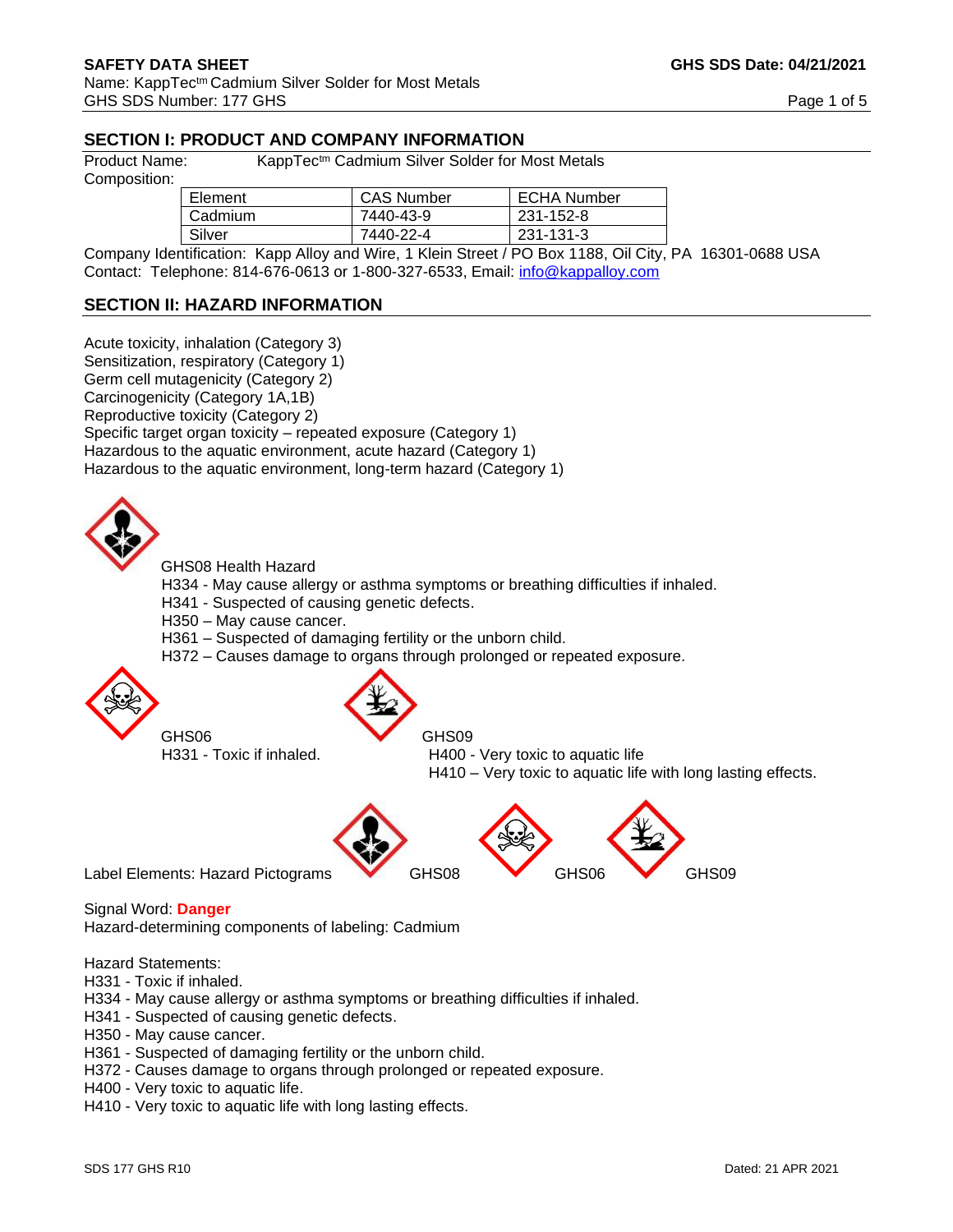Precautionary Statements:

P201 - Obtain special instructions before use

- P202 Do not handle until all safety precautions have been read and understood
- P261 Avoid breathing dust/fumes/gas/mist/vapors/spray.
- P263 Avoid contact during pregnancy/while nursing.
- P264 Wash thoroughly after handling.
- P270 Do not eat, drink or smoke when using this product.
- P271 Use only outdoors or in a well-ventilated area.
- P273 Avoid release to the environment
- P280 Wear protective gloves, protective clothing, eye protection, face protection
- P301+P330+P331 IF SWALLOWED: Rinse mouth. Do NOT induce vomiting
- P303+P361+P353 IF ON SKIN (or hair): Remove/Take off immediately all contaminated clothing. Wash
- +P302+P352 thoroughly with soap and water to remove any residue. If a rash develops, call a physician. P305+P351+P338 – IF IN EYES: Flush with water for at least 15 minutes to remove irritant. Remove contact
- lenses, if present and easy to do. Continue rinsing. Consult a physician.
- P304+P340 IF INHALED: Remove person to fresh air and keep comfortable for breathing.
- P311 Call a POISON CENTER/ doctor/health care facility. Inform them of composition Section III. P321 - Specific treatment included on this SDS in Section IV.
- P342+311 If experiencing respiratory symptoms: Call a POISON CENTER/doctor/health care facility.
- P308+P313 IF exposed or concerned: Get medical advice/attention
- P310 Immediately call a POISON CENTER/doctor
- P314 Get medical advice/attention if you feel unwell.
- P363 Wash contaminated clothing before reuse
- P391 Collect spillage.
- P403+233 Store in a well-ventilated place. Keep container tightly closed.
- P405 Store locked up.
- P501 Dispose of contents/container in accordance with local/regional/national/international regulations.

#### **SECTION III: COMPOSITION / INGREDIENTS**

\*(Hazardous components 1% or greater; Carcinogens 0.1% or greater)

|                                                                                        | <b>CAS</b>    |                               |                                   | <b>Density</b>         | %          |
|----------------------------------------------------------------------------------------|---------------|-------------------------------|-----------------------------------|------------------------|------------|
| <b>Component</b>                                                                       | <b>Number</b> | <b>OSHA PEL</b>               | <b>ACGIH TLV</b>                  | lbs./in $3$ & g/cm $3$ | (optional) |
|                                                                                        |               | .2 mg/m <sup>3</sup> dust /   |                                   |                        |            |
| Cadmium (Cd)                                                                           | 7440-43-9     | .1 mg/m $3$ fume              | .05 mg/m <sup>3</sup> (Dust&Fume) | .312 or 8.636          | 94-96      |
| Silver (Ag)                                                                            | 7440-22-4     | .01 mg/m ${}^{3}$ (Dust&Fume) | .01 mg/m <sup>3</sup> (Dust&Fume) | .3787 or 10.482        | 4-6        |
| NAIF = No Applicable Information found<br>$NA = Not$ Applicable $NE = Not$ Established |               |                               |                                   |                        |            |

### **SECTION IV: FIRST AID MEASURES**

**Ingestion:** NEVER give anything by mouth if victim is rapidly losing consciousness, or is unconscious or convulsing. Have victim rinse mouth thoroughly with water. DO NOT INDUCE VOMITING. Have victim drink 2-8 oz. (60-240ml) of water. If vomiting occurs naturally, have victim rise mouth with water again. Immediately obtain medical attention and bring a copy of this SDS.

**Skin Contact:** *Dust:* Remove contaminated clothing, shoes and leather goods (e.g. watchbands, belts). Wash gently and thoroughly with lukewarm gently flowing water and non-abrasive soap for 5 minutes. If irritation persists, repeat flushing. Obtain medical advice. Completely decontaminate clothing, shoes and leather goods before reuse or else discard. *Molten Metal:* Flush contact area to solidify and cool, but do not attempt to remove encrusted material or clothing. Cover burns and seek medical attention immediately.

**Inhalation:** Remove source of contamination or move victim from exposure area to fresh air immediately. If breathing is difficult, trained personnel should administer medical oxygen. DO NOT allow victim to move around unnecessarily. Treat pulmonary edema as a priority, even if no symptoms (i.e. wheezing, coughing, shortness of breath, tec.) are apparent. Symptoms of pulmonary edema can be delayed up to 48 hours after exposure. Quickly transport victim to an emergency care facility.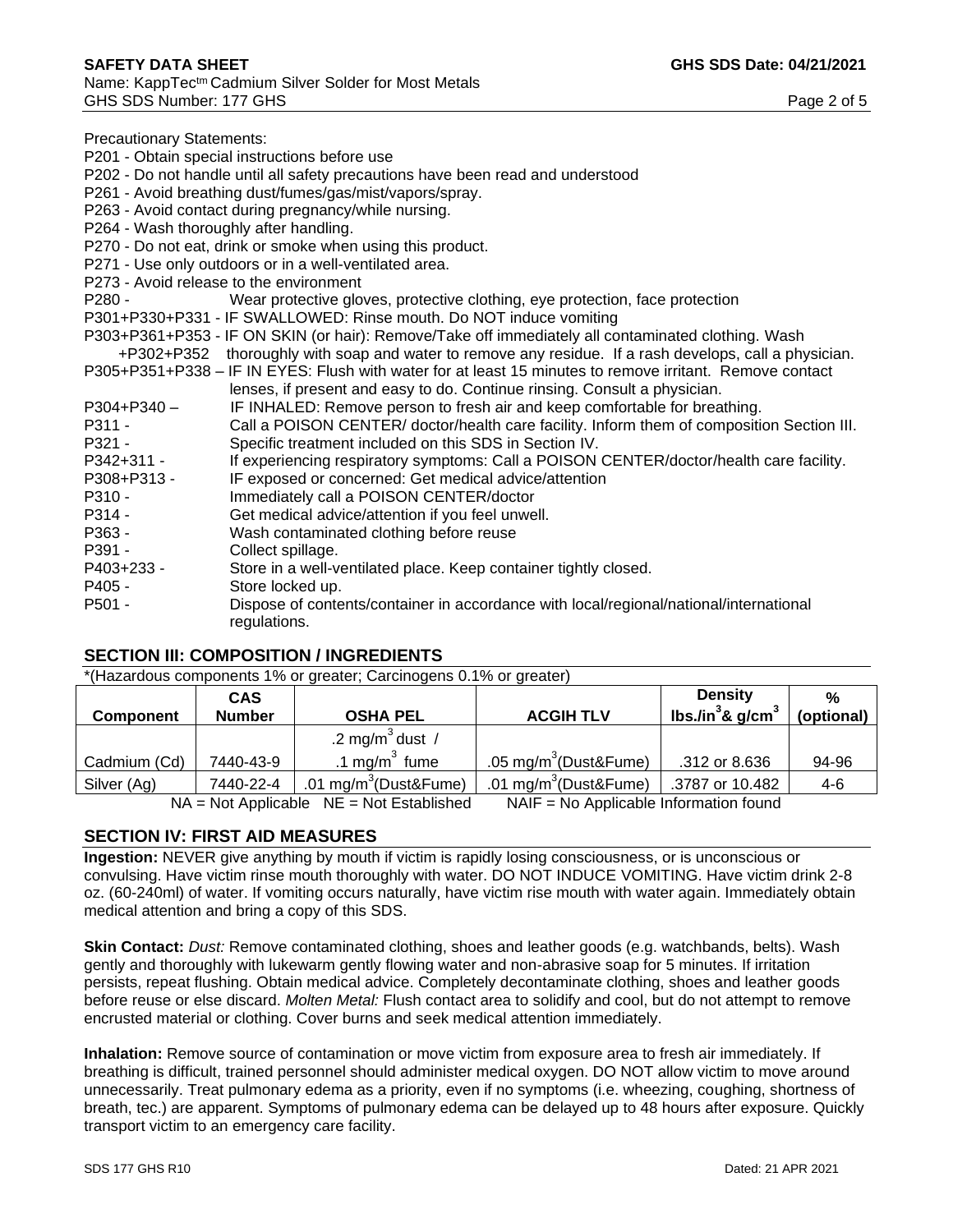**Eye Contact:** Do not allow victim to rub eye(s). Rinse cautiously with water for several minutes. Remove contact lenses, if present and easy to do. Continue rinsing, while holding eyelid(s) open. If irritation persists, immediately obtain medical attention. DO NOT attempt to manually remove anything stuck to the eye. Immediately call a POISON CENTER or doctor/physician.

## **SECTION V: FIRE FIGHTING MEASURES**

| Flash point & Methods Used: | N/A | Auto Ignition Temperature:                    | N/A |
|-----------------------------|-----|-----------------------------------------------|-----|
| <b>Flammability Limits:</b> |     | (in air, $%$ by volume) LEL: N/A and UEL: N/A |     |
| Extinguisher Media:         |     | CO <sub>2</sub> or dry chemical extinguisher. |     |

#### DO NOT USE WATER ON MOLTEN METAL: LARGE FIRES MAY BE FLOODED WITH WATER FROM A DISTANCE

Special Fire Fighting Procedures Use NIOSH/MSHA -approved self-contained breathing apparatus and full protective clothing if involved in fire.

Unusual Fire and Explosion Hazards Finely divided dust may form explosive mixture with air. NEVER DROP WATER OR LIQUIDS INTO MOLTEN SOLDER.

**\*Alloys which contain Cadmium should never be heated to extremes beyond melting range.** 

# **SECTION VI: ACCIDENTAL RELEASE MEASURES**

Steps to be taken if material is spilled or released:

- Solder is solid / recyclable
- Vacuuming is recommended for accumulated metal dust from saw/grind operations.

### **SECTION VII: HANDLING AND STORAGE**

Precautions to be taken in handling and storage:

- Dry storage; ambient temperature
- Other Precaution / Special Handling:
	- Wet or moist ingot(s) WILL present an explosion hazard when submerged in molten solder. **\*AVOID FIRE/EXPLOSION RISKS. Always preheat ingot before charging into furnace.**

### **SECTION VIII: EXPOSURE CONTROLS / PERSONAL PROTECTION**



|                 | Respiratory Protection: An authority approved or compliant marked air-purifying respirator with a fume/dust<br>chemical cartridge is recommended under certain circumstances where airborne<br>concentrations are expected to be elevated or if in powder form. Avoid inhalation of<br>dust/fumes/vapors. Additional respiratory protection maybe required based on the work<br>conditions. |
|-----------------|---------------------------------------------------------------------------------------------------------------------------------------------------------------------------------------------------------------------------------------------------------------------------------------------------------------------------------------------------------------------------------------------|
| Eye Protection: | Approved safety glasses/welding goggles, appropriate to your procedure, should be worn.                                                                                                                                                                                                                                                                                                     |
| Ventilation:    | Local Exhaust: YES; Mechanical: YES Special: Conform to your regulatory statutes.                                                                                                                                                                                                                                                                                                           |
|                 | Engineering Controls: Exhaust ventilation is required to control any air contaminants containing Cadmium. Control<br>concentration of all components so that their permissible exposure limits are not exceeded.                                                                                                                                                                            |
| Skin:           | Gloves-leather or impervious (vinyl) type. Heat resistant gloves if handling hot metal.                                                                                                                                                                                                                                                                                                     |
|                 | Safety type boots. Personal protective equipment is recommended when working with<br>molten metal to avoid burns.                                                                                                                                                                                                                                                                           |
|                 | Work/Hygienic Practices: Maintain good housekeeping. Clean up spills immediately. Good personal hygiene is<br>essential. Avoid eating, smoking or drinking in the work area. Wash hands thoroughly<br>with soap and water immediately upon leaving the work area. Follow standard Cadmium<br>work practices as established under governmental regulations.                                  |
| Other:          | *Conform to all local, state, federal regulations.                                                                                                                                                                                                                                                                                                                                          |
| See also:       | 29 CFR 1910.132 - 29 CFR 1910.140. Personal Protective Equipment                                                                                                                                                                                                                                                                                                                            |
|                 | 29 CFR 1910.251 - 29 CFR 1910.257. Welding, Cutting and Brazing                                                                                                                                                                                                                                                                                                                             |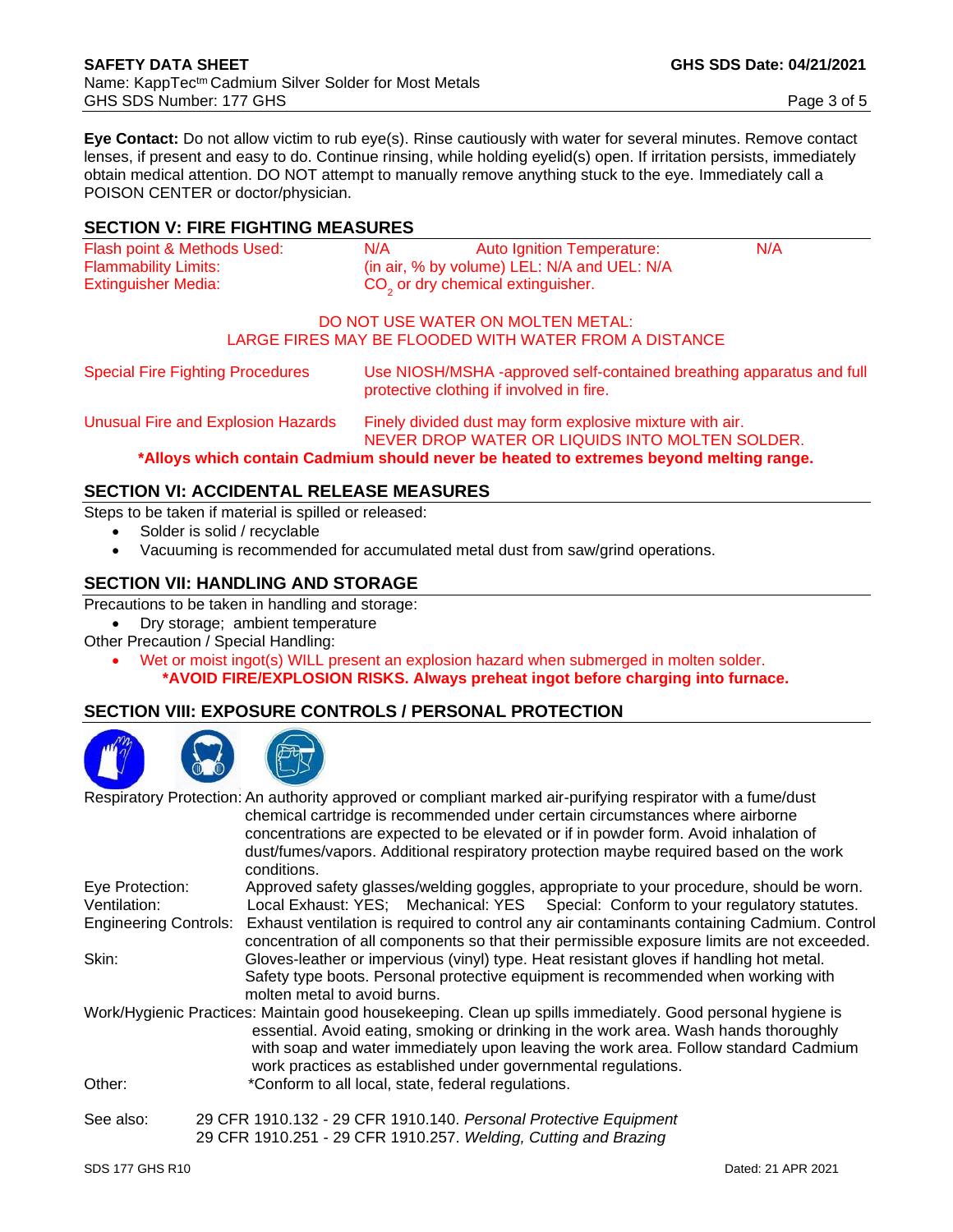# **SECTION IX: PHYSICAL AND CHEMICAL PROPERTIES**

| Boiling Point:                        | Cd @ 1409°F / 765°C and Ag @ 3923°F / 2162°C                                       |  |  |
|---------------------------------------|------------------------------------------------------------------------------------|--|--|
| Melting Point:                        | 338 - 393°C / 640 - 740°F                                                          |  |  |
| Vapor Pressure (mm Hg.):              | <b>NAIF</b>                                                                        |  |  |
| Vapor Density ( $AIR = 1$ ):          | <b>NAIF</b>                                                                        |  |  |
| Density:                              | 0.3153lbs/cu.in. or 8.728g/ml                                                      |  |  |
| Solubility in Water:                  | $0$ (solid)                                                                        |  |  |
| Evaporation Rate (Butyl Acetate = 1): | N/A                                                                                |  |  |
| Appearance and Odor:                  | Silver-white, blue-tinged, lustrous metal; odorless / various shapes and<br>sizes. |  |  |
|                                       |                                                                                    |  |  |

# **SECTION X: STABILITY AND REACTIVITY**

| Stability:                            | Stable                                        |
|---------------------------------------|-----------------------------------------------|
| Conditions to avoid:                  | <b>None</b>                                   |
| Incompatibility (materials to avoid): | Strong Acids, Strong Alkalis                  |
| Hazardous Decomposition Products:     | None; Hazardous Polymerization will not occur |

#### **SECTION XI: TOXICOLOGY INFORMATION**

Cadmium (Cd): Cadmium: Fume produces metal fume fever which may result in severe tracheobronchitis, pneumonitus, pulmonary edema. Suspected acute inhalation exposure to Cd must be treated for pulmonary edema (throat dryness, cough, headache, vomiting, chest pains, and chills) by a physician. Delay until onset of pulmonary involvement may result in death. Cadmium is transported via blood and stored in liver and kidneys. Can cause kidney damage. Chronic overexposure to Cadmium has been reported to cause an increased incidence of cancer of the prostrate in men.

#### IT IS UNLIKELY THAT NORMAL EXPOSURE (USING APPROPRIATE PROTECTIVE EQUIPMENT) WILL RESULT IN ILLNESS.

| $*0 =$ Insignificant | $=$ Slight    | $2 =$ Moderate $3 =$ High | 4 = Extreme       |                |
|----------------------|---------------|---------------------------|-------------------|----------------|
|                      | <b>Health</b> | <b>Flammability</b>       | <b>Reactivity</b> | <b>Special</b> |
| <b>NFPA Rating</b>   |               |                           |                   |                |
| <b>HMIS Rating</b>   |               |                           |                   |                |

### **SECTION XII: ECOLOGY INFORMATION**

This product will not biodegrade. It will oxidize if left out in the elements, but will not affect the surrounding ecology. General notes: Do not allow undiluted product or large quantities of it to reach ground water, water course or sewage system. Danger to drinking water if even extremely small quantities leak into the ground. **Results of PBT and vPvB assessment:** PBT: Not applicable; vPvB: Not applicable.

### **SECTION XIII: DISPOSAL CONSIDERATION**

Waste Disposal Method

- Must not be disposed of together with household garbage. Do not allow product to reach sewage system.
- Disposal must be made according to official regulations. Dispose of according to federal, state, local, international, and OSHA regulations. . In Europe follow the Special Waste Regulations. Avoid release to the environment.

# **SECTION XIV: TRANSPORT INFORMATION**

**Ground - DOT Proper Shipping Name: Solder Air - IATA Proper Shipping Name: Solder** Not regulated for transport by US DOT. Not regulated for air transport by IATA.

Silver (Ag): Argyria, a blue-gray discoloration of the skin, mucous membranes, and eyes may result from inhalation of silver. Note: this discoloration may be permanent.